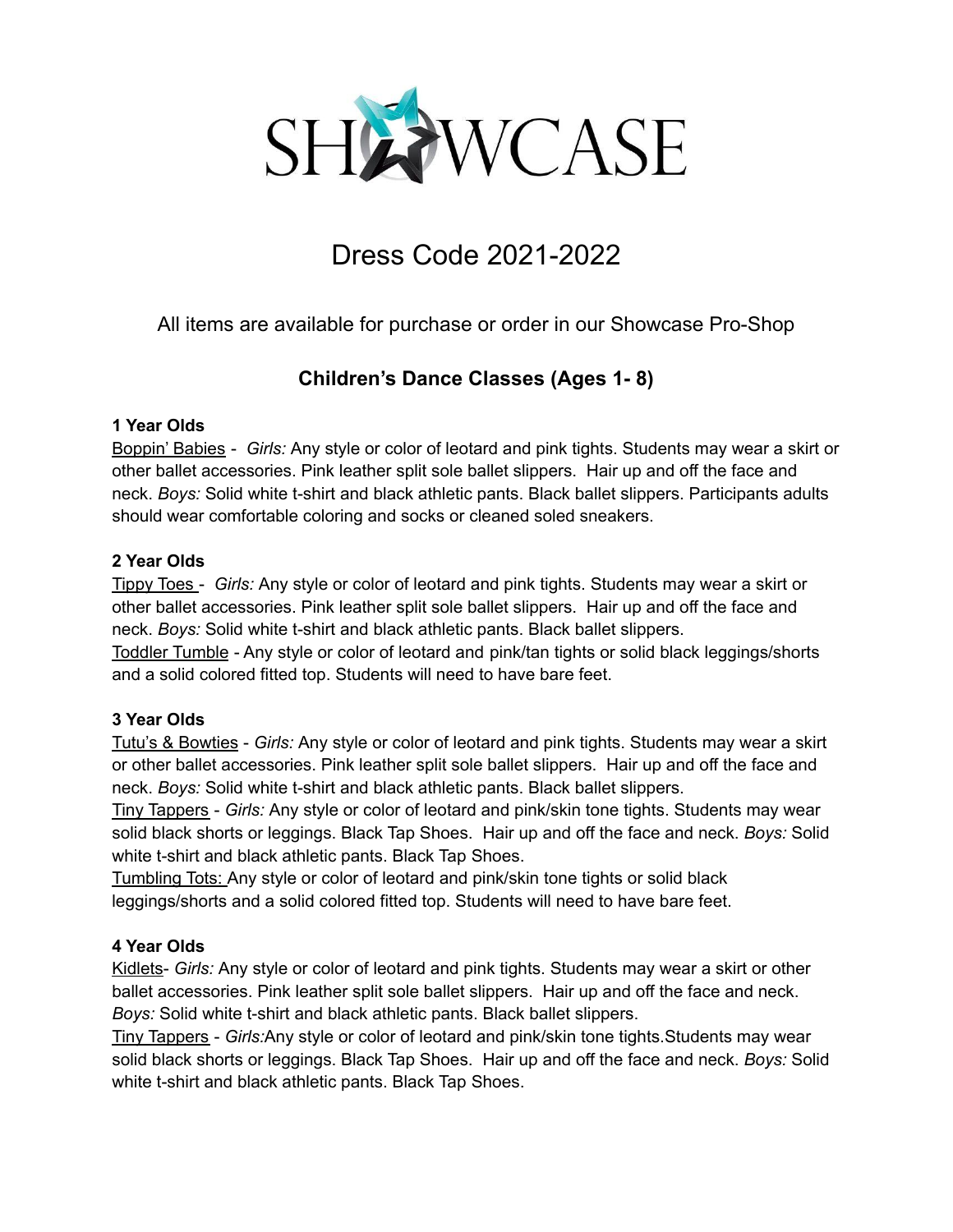Tumblets: Any style or color of leotard and pink/tan tights or solid black leggings/shorts and a solid colored fitted top. Students will need to have bare feet.

Hippity Hop: Any colored leotard or top, solid-colored pants or sweatpants, clean soled sneakers, hair up and off the face and neck. No bare midriff. Students performing in our shows will need to wear black & white high top converse-like sneakers.

#### **5-6 Year Olds**

KidDance: *Girls:* Pink or Black solid leotard and pink/skin tone tights. Students may wear a skirt or other ballet accessories or solid black shorts/leggings. Pink leather split sole ballet slippers & tan jazz shoes. Hair up and off the face and neck. *Boys:* Solid white t-shirt and black athletic pants. Black ballet slippers & black jazz shoes.

KidTap:*Girls:*Any style or color of leotard and pink/skin tone tights.Students may wear solid black shorts or leggings. Black Tap Shoes. Hair up and off the face and neck. *Boys:* Solid white t-shirt and black athletic pants. Black Tap Shoes.

KidAcro: Any style or color of leotard and pink/skin tone tights or solid black leggings/shorts and a solid colored fitted top. Students will need to have bare feet.

KidHop: Any colored leotard or top, solid-colored pants or sweatpants, clean soled sneakers, hair up and off the face and neck. No bare midriff. Students performing in our shows will need to wear black & white high top converse-like sneakers.

**Tumble Hop (Ages 4-6)** Any style or color of leotard and pink/skin tone tights or solid black leggings/shorts and a solid colored fitted top. Students will need to have bare feet for tumbling and black/white high top converse-like sneakers for hip hop.

**Tap & Tumble (Ages 2-4) -** Any style or color of leotard and pink/skin tone tights or solid black leggings/shorts and a solid colored fitted top. Skin tone/Pink stirrup or convertible tights. Students will need to have bare feet for tumbling and black tap shoes for tap.

**Ballet/Jazz Combo (Ages 6-8)** -*Girls:* Pink or Black solid leotard and pink/skin tone tights. Students may wear a skirt or other ballet accessories or solid black shorts/leggings. Pink leather split sole ballet slippers & tan jazz shoes. Hair up and off the face and neck. *Boys:* Solid white t-shirt and black athletic pants. Black ballet slippers & black jazz shoes.

# **Graded Level Technique Dancers (Level 1-4 Ballet, Tap, Jazz, Acro) Grades 1 -12**

Girls:

**Ballet:** Any solid black leotard. We have a nice selection of body positive leotards in our pro-shop. (Black Sports bras are allowed. Other color sports bras are allowed as long as they are covered by the leotard) We offer several styles and sizes in the shop. Solid colored skirt and Pink tights for ballet. Shoes: Pink canvas ballet shoes. Hair should be worn in a bun.